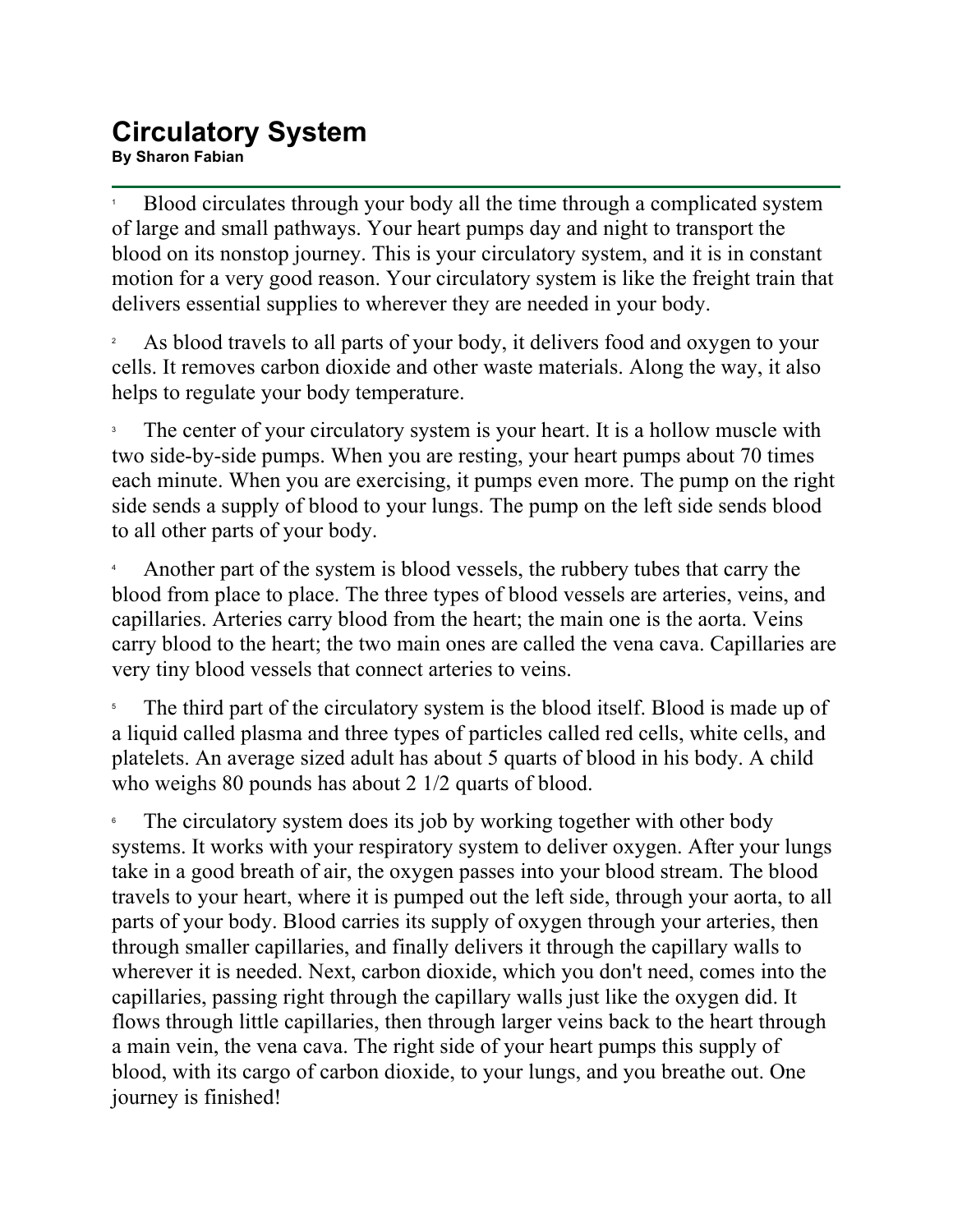7 Your circulatory system works with your digestive system in much the same way that it works with your respiratory system. It carries digested food to everywhere it is needed. Food enters the blood stream the same way that oxygen does, right through the wall! Digested food passes through the wall from your small intestine into your capillaries. Your blood stream carries it on a complete path through your body, with a stopover at your liver. It delivers the nutrients, the good parts of the food, to the right places, and carries the waste products on to other places so they can be disposed of.

8 Blood helps regulate your temperature too. When the weather is hot, lots of blood flows to your skin where it can release heat from inside your body. In cold weather, less blood flows to your skin, to keep more of your heat inside.

9 Your heart, blood vessels, and blood make up a system that can do all kinds of useful things! In fact, they make up the best transportation system ever invented - your circulatory system.

Copyright © 2010 edHelper